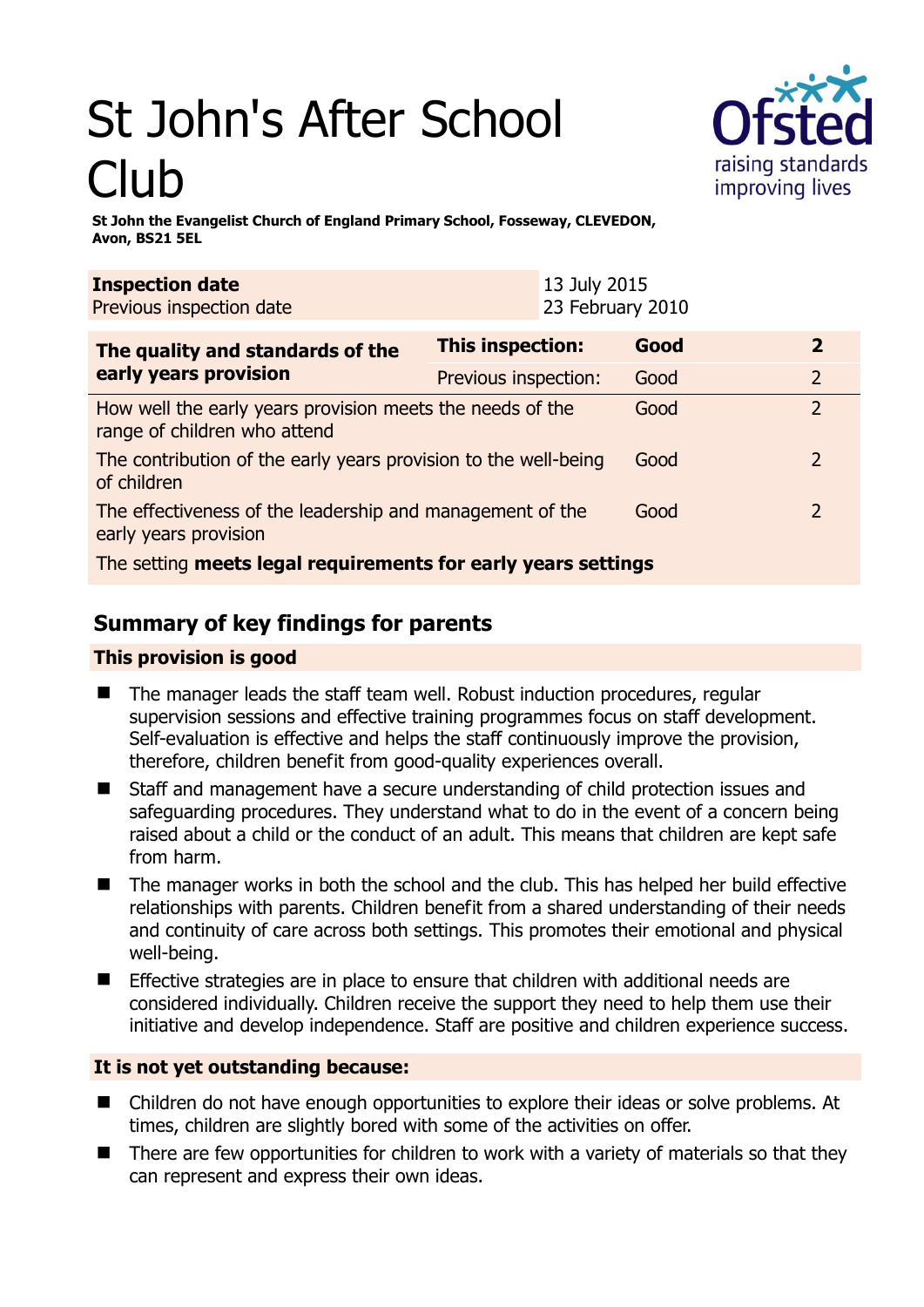# **What the setting needs to do to improve further**

#### **To further improve the quality of the early years provision the provider should:**

- $\blacksquare$  extend opportunities that challenge children so that they are motivated by their play and can more readily explore their ideas and solve problems
- develop further the resources that are available so that children can choose from a wide range of materials to use to represent their own ideas.

#### **Inspection activities**

- The inspector spoke with parents and took their views into account.
- The inspector watched children's interactions with staff inside and outside.
- The inspector held a joint observation with the manager.
- The inspector held a management meeting with the manager.
- The inspector looked at all relevant documentation.

#### **Inspector**

Angela Cogan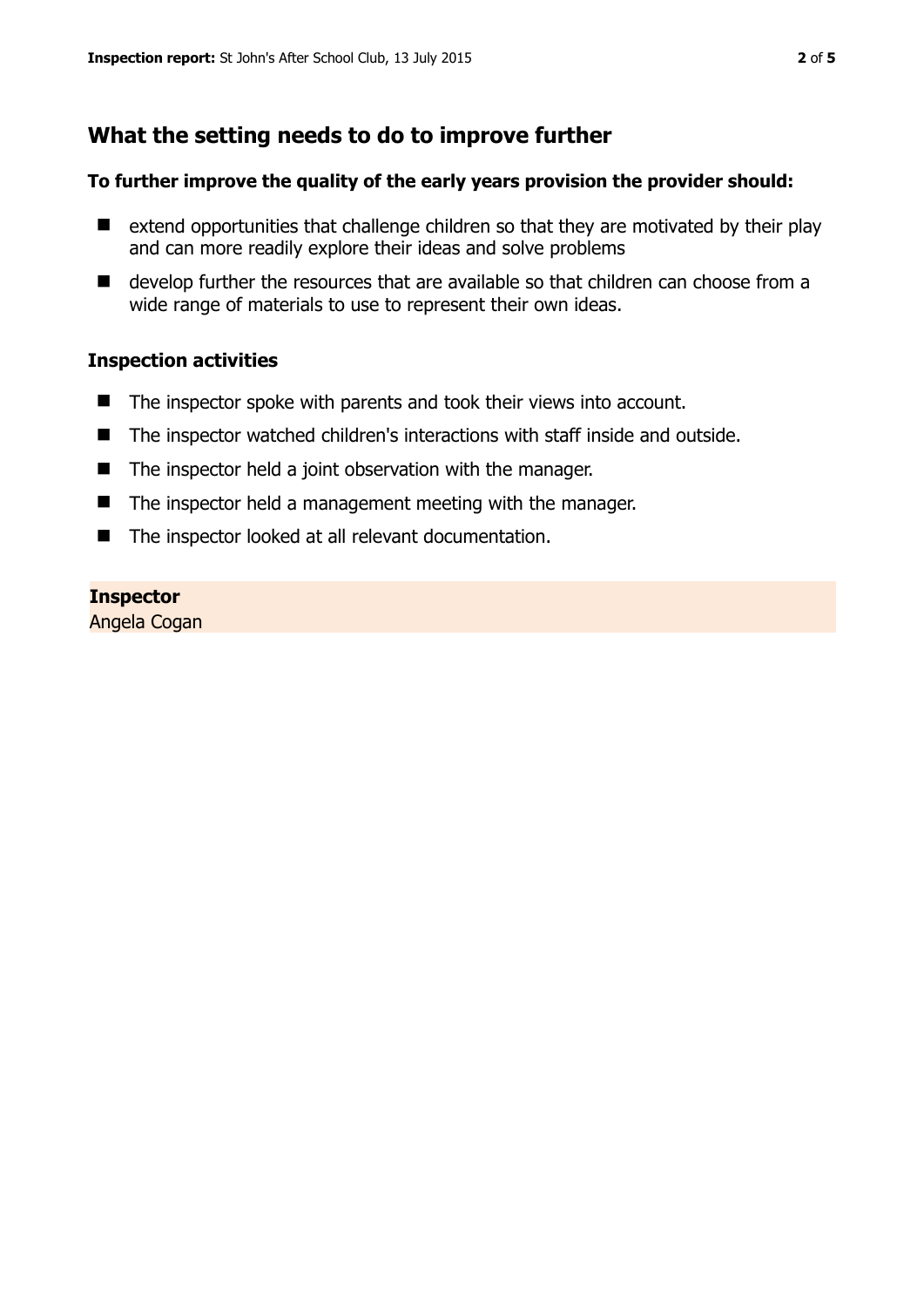## **Inspection findings**

#### **How well the early years provision meets the needs of the range of children who attend. This is good**

Interactions between staff and children are good. Children develop a suitable approach to learning that will help them as they move through school. For example, at snack time staff encourage children to help each other. Children use their initiative and develop independence. They have plenty of opportunities to develop their language skills. For example, staff make a point of talking with children about their school production. This promotes children's speaking and listening skills. Children use role play equipment outside. They develop their early reading skills as they make up stories. However, there are few opportunities that challenge or motivate children. They do not explore their ideas or solve problems. Consequently, children are sometimes bored and disengaged with the activities on offer.

#### **The contribution of the early years provision to the well-being of children is good**

A well-established key-person system helps to promote children's well-being. Children are settled and secure. This is particularly important for children with additional needs, who benefit from care that is tailored to suit their individual needs. Children are valued and feel included. For example, children enjoy a meal around the table and enjoy talking about their day. This provides children with a real sense of occasion. Older children help younger children; they demonstrate well-developed social skills. Children have plenty of opportunities to be active outside. This promotes their general well-being, good health and physical development. Staff manage behaviour through effective strategies and realistic expectations, and children respond well. Children benefit from continuity between their school life and experiences at the club. However, there are not enough materials available for children to express their ideas with. This means that children do not benefit from enough freely chosen creative activities.

#### **The effectiveness of the leadership and management of the early years provision is good**

Management and staff have attended safeguarding training and have a good understanding of child protection issues and the procedures they should follow for reporting any concerns. All staff have up-to-date paediatric first aid training. Staff and management keep children safe from harm. The manager monitors the skills of her staff through an effective supervision programme. Training is in direct response to staff needs. This means that the provision is constantly improving and this has a positive impact on outcomes for children. Observations of children's achievements are displayed and shared with parents and children's class teachers. Staff build a picture of each child's strengths and interests. The school and club work together to build relationships with parents that have a positive impact on children's experiences. The manager and staff are experienced and well qualified and this is evident in the service they provide.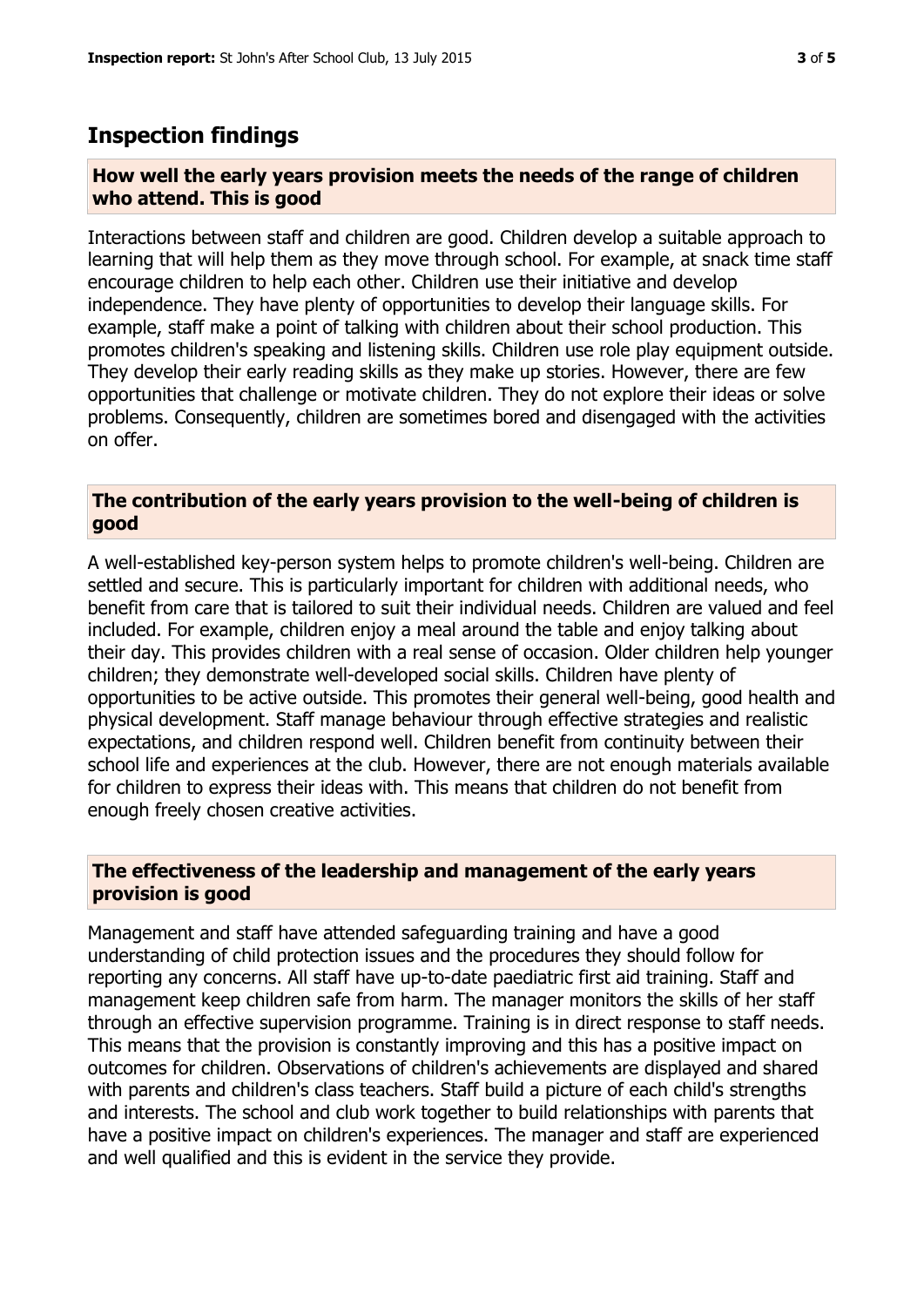## **Setting details**

| Unique reference number       | EY330857                              |  |
|-------------------------------|---------------------------------------|--|
| <b>Local authority</b>        | North Somerset                        |  |
| <b>Inspection number</b>      | 834661                                |  |
| <b>Type of provision</b>      | Out of school provision               |  |
| <b>Registration category</b>  | Childcare - Non-Domestic              |  |
| Age range of children         | $4 - 8$                               |  |
| <b>Total number of places</b> | 16                                    |  |
| Number of children on roll    | 6                                     |  |
| <b>Name of provider</b>       | St John's After School Club Committee |  |
| Date of previous inspection   | 23 February 2010                      |  |
| <b>Telephone number</b>       | 01275 873417                          |  |

St John's After School Club was registered in 2006. It is situated in Clevedon, North Somerset and provides out of school care for children attending St John the Evangelist Church of England Primary School. The club is open Monday to Thursday from 3.15pm to 6.00pm, term time only. All staff have appropriate childcare qualifications.

This inspection was carried out by Ofsted under sections 49 and 50 of the Childcare Act 2006 on the quality and standards of provision that is registered on the Early Years Register. The registered person must ensure that this provision complies with the statutory framework for children's learning, development and care, known as the Early Years Foundation Stage.

Any complaints about the inspection or the report should be made following the procedures set out in the guidance 'Complaints procedure: raising concerns and making complaints about Ofsted', which is available from Ofsted's website: www.gov.uk/government/organisations/ofsted. If you would like Ofsted to send you a copy of the guidance, please telephone 0300 123 4234, or email enquiries@ofsted.gov.uk.